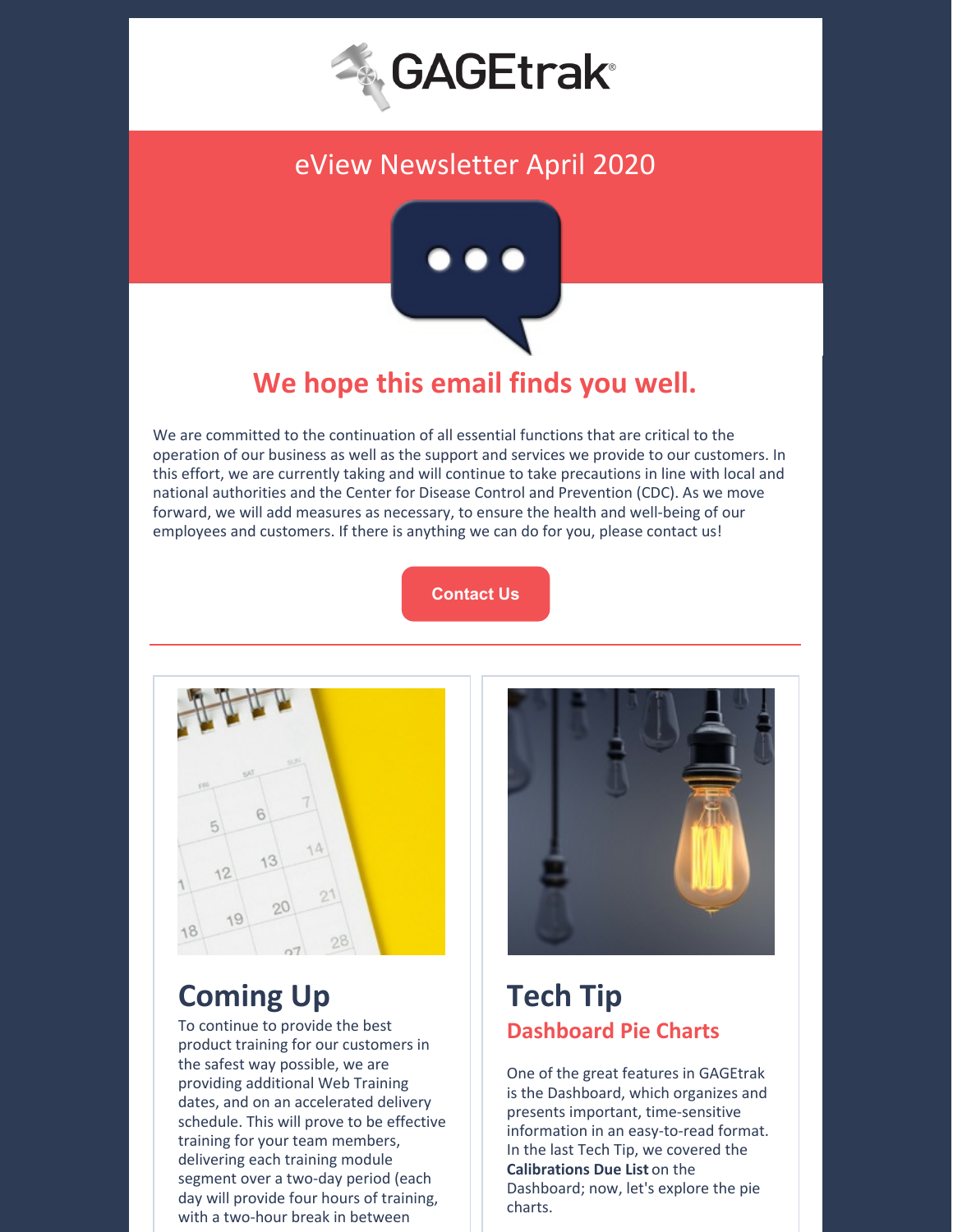sessions).

Our Web Training sessions are instructor-led and provide training certification upon completion. Best of all, your team will not have to leave the office (or their homes) to complete this valuable training.

### **Training**

#### **Web Training Suites**

for anyone who uses GAGEtrak 7 **April [Suite](https://gagetrak.com/wp-content/uploads/GAGEtrak_Web_Training_Suite_April_2020.pdf)** (3 sessions remain) **April Suite [Accelerated](https://gagetrak.com/wp-content/uploads/GAGEtrak_Web_Training_Suite_April_2020_Accelerated.pdf) May [Suite](https://gagetrak.com/wp-content/uploads/GAGEtrak_Web_Training_Suite_May_2020.pdf)**

for anyone who uses GAGEtrak Lite **April [Suite](https://gagetrak.com/wp-content/uploads/GAGEtrak_Lite_Web_Training_Suite_April_2020.pdf)** (1 session remains) **May [Suite](https://gagetrak.com/wp-content/uploads/GAGEtrak_Lite_Web_Training_Suite_May_2020.pdf) June [Suite](https://gagetrak.com/wp-content/uploads/GAGEtrak_Lite_Web_Training_Suite_June_2020.pdf)**

**Admin Web Training Suite**

for GAGEtrak administrators **May [Suite](https://gagetrak.com/wp-content/uploads/GAGEtrak_Admin_Web_Training_Suite_May_2020.pdf)**

#### **Regional Training**

for anyone who uses GAGEtrak 7 **Troy, MI - May [21-22](https://gagetrak.com/wp-content/uploads/GAGEtrak_Training_Troy_v7_May_2020.pdf)** (Tentative) **[Lombard,](https://gagetrak.com/wp-content/uploads/GAGEtrak_Training_Lombard_v7_June_2020.pdf) IL - June 18-19 [Bloomfield,](https://gagetrak.com/wp-content/uploads/GAGEtrak_Training_Bloomfield_v7_July_2020.pdf) CT - July 23-24 [Charlotte,](https://gagetrak.com/wp-content/uploads/GAGEtrak_Training_Charlotte_v7_August_2020.pdf) NC - August 20-21 Phoenix, AZ - [September](https://gagetrak.com/wp-content/uploads/GAGEtrak_Training_Phoenix_v7_September_2020.pdf) 10-11**

See the full training schedule **[here](https://gagetrak.com/training-schedule/)**.

To register for any of these trainings or for info about our custom training options, please contact our Training Specialist at 1-800-777-7020 ext. 134 or **[training@cybermetrics.com](mailto:training@cybermetrics.com)**.

### **Free Webinars**

**Get a handle on service [requests](https://attendee.gotowebinar.com/register/9037438428597638412)** April 9

**Using the [wrong](https://attendee.gotowebinar.com/register/8331322165635317260) tool will cost you** April 23

**Can't seem to find your [gages?](https://attendee.gotowebinar.com/register/7944863620454942989)** May 7

**Getting started with [GAGEtrak](https://attendee.gotowebinar.com/register/2382378220443179277)** May 21

**Learning [resources](https://attendee.gotowebinar.com/register/8674607288786671885) and support** June 4

The pie charts display the **Top 5 Gage Status** counts in your system and graphically indicate the number of gages that are coming due, the number of gages that are past due and the number of gages that are not currently due within the date range specified in **Settings**.

It is important to understand, however, that the pie charts will only display gages with a status of Active or any other status for which you have checked the Include in **Lists of Due Gages** checkbox within **Setup -> Status IDs**. This feature allows the user greater control over the disposition of their gages.

Navigate to the **Settings -> General tab -> Dashboard Due List** pane. The settings chosen here dictate how the program displays due, past due and not due.

- **Start Frequency:** when set to 1 Day, the due list will start at today's date.
- **End Frequency:** when set to 30 Days, for instance, the list will show all gages due within the next 30 days.
- **Include Past Due:** checking this checkbox nullifies the Start Frequency, as this will make the list include all gages that are past due and currently due, up to the End Frequency.



Navigate to the **Main Records -> Gages -> Schedule** tab. The **Next Due Date** field is highlighted in yellow for the sake of quick visibility. Per the settings shown in the **General** tab above, this form will show the following:

- **DUE:** A yellow **Due** box is shown under the **Next Calib** button if the due date is within the next 30 days.
- **PAST DUE:** A red Past Due box is shown under the **Next Calib** button if the gage is past due.
- **MORE THAN 30 DAYS OUT:**No